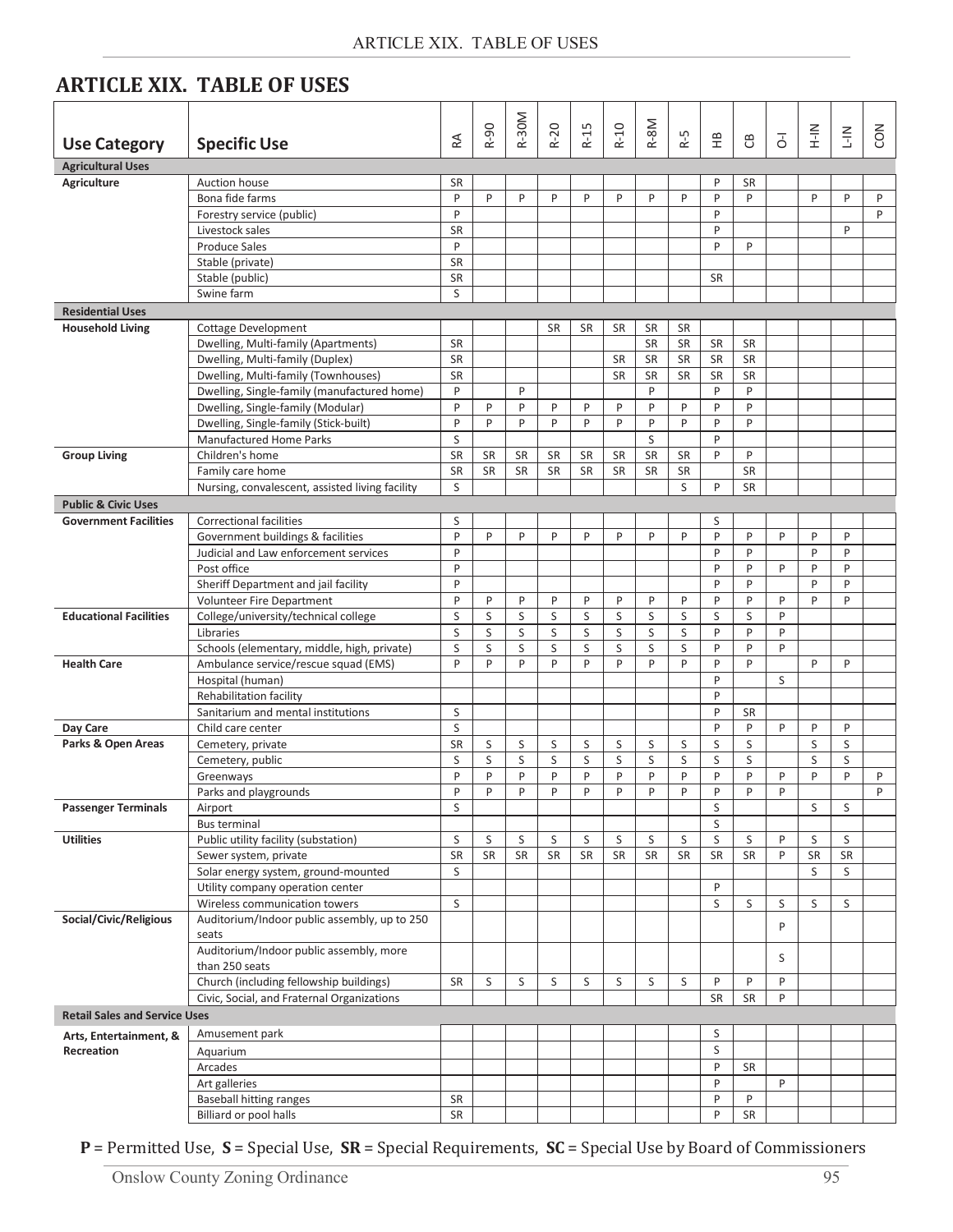|                                 |                                                                                |                | $R-90$  | <b>R-30M</b>   | R-20           | $R-15$         | $R-10$         | R-8M    |         |           |              |                | $\frac{2}{1}$ |             |     |
|---------------------------------|--------------------------------------------------------------------------------|----------------|---------|----------------|----------------|----------------|----------------|---------|---------|-----------|--------------|----------------|---------------|-------------|-----|
| <b>Use Category</b>             | <b>Specific Use</b>                                                            | $\mathbb R$    |         |                |                |                |                |         | $R-5$   | 운         | පී           | $\overline{d}$ |               | $rac{2}{1}$ | СON |
|                                 | Boat (marina)                                                                  |                |         |                |                |                |                |         |         | S         | S            |                |               |             |     |
|                                 | <b>Bowling alley</b>                                                           |                |         |                |                |                |                |         |         | P         |              |                |               |             |     |
|                                 | Campgrounds and RV Parks                                                       | S              |         |                |                |                |                | S       |         | S         | S            |                |               |             |     |
|                                 | Campsites                                                                      | S              |         |                |                |                |                | S       |         | S         | S            |                |               |             | S   |
|                                 | Community centers, private<br>Community centers, public                        | <b>SR</b><br>P | SR<br>P | <b>SR</b><br>P | <b>SR</b><br>P | <b>SR</b><br>P | <b>SR</b><br>P | SR<br>P | SR<br>P | SR<br>P   | SR<br>P      |                |               |             |     |
|                                 | Firing range, indoor                                                           | S              |         |                |                |                |                |         |         | S         |              |                |               |             |     |
|                                 | Firing range, outdoor                                                          | S              |         |                |                |                |                |         |         | S         |              |                |               |             | S   |
|                                 | Fishing Lakes/Impoundments                                                     | SR             |         |                |                |                |                |         |         |           |              |                |               |             |     |
|                                 | Golf course with or without country club                                       | S              | S       | S              | S              | S              | S              | S       | S       | S         |              |                |               |             |     |
|                                 | Golf driving range                                                             | SR             |         |                |                |                |                |         |         | P         |              |                |               |             |     |
|                                 | Health/Recreation club                                                         |                |         |                |                |                |                |         |         | P         | <b>SR</b>    | P              |               |             |     |
|                                 | Horse show/riding facility                                                     | <b>SR</b>      |         |                |                |                |                |         |         | <b>SR</b> |              |                |               |             |     |
|                                 | Hunting Preserves/Hunt Clubs                                                   | SR             |         |                |                |                |                |         |         |           |              |                |               |             | S   |
|                                 | Livestock petting zoo                                                          | SR             |         |                |                |                |                |         |         | P<br>P    |              |                |               |             |     |
|                                 | Miniature golf<br>Movie theater (indoor)                                       | S              |         |                |                |                |                |         |         | P         |              |                |               |             |     |
|                                 | Museum                                                                         |                |         |                |                |                |                |         |         | P         |              | P              |               |             |     |
|                                 | Outdoor adventure operations                                                   | SR             |         |                |                |                |                |         |         | SR        |              |                |               |             | S   |
|                                 | Par 3 golf course                                                              | <b>SR</b>      |         |                |                |                |                |         |         | P         |              |                |               |             |     |
|                                 | Race track/Drag strip                                                          | S              |         |                |                |                |                |         |         | S         |              |                |               |             |     |
|                                 | Rodeo                                                                          | <b>SR</b>      |         |                |                |                |                |         |         | P         |              |                |               |             |     |
|                                 | Skating rinks                                                                  |                |         |                |                |                |                |         |         | P         | P            |                |               |             |     |
| Overnight                       | <b>Bed and Breakfast</b>                                                       | P              | S       | S              | S              | S              | S              | S       | S       | P         | P            |                |               |             |     |
| <b>Accommodations</b>           | Hotel/Motel                                                                    |                |         |                |                |                |                |         |         | P         |              | S              |               |             |     |
| <b>Food Services &amp;</b>      | Bakery<br>Drinking establishment (bar/lounge/pub)                              | S              |         |                |                |                |                |         |         | P<br>S    | P<br>S       |                |               |             |     |
| <b>Drinking Places</b>          | Food catering                                                                  | <b>SR</b>      |         |                |                |                |                |         |         | P         | P            |                |               |             |     |
|                                 | Restaurant                                                                     | SR             |         |                |                |                |                |         |         | P         | $\mathsf{P}$ |                | $\mathsf{P}$  | P           |     |
| <b>Self-Service Storage</b>     | Mini-warehouse                                                                 | SR             |         |                |                |                |                |         |         | P         | P            |                | P             | P           |     |
| <b>Vehicle Sales &amp;</b>      | Auto, truck, and motorcycle sales                                              | SR             |         |                |                |                |                |         |         | P         |              |                |               |             |     |
| Service                         | Auto-detailing                                                                 | SR             |         |                |                |                |                |         |         | P         | <b>SR</b>    |                |               |             |     |
|                                 | Boat (repairs, sales, and service)                                             | SR             |         |                |                |                |                |         |         | P         | SR           |                |               |             |     |
|                                 | Bus garage                                                                     | S              |         |                |                |                |                |         |         | P         |              |                |               | P           |     |
|                                 | Car wash<br>Manufactured home/recreational vehicle                             |                |         |                |                |                |                |         |         | P         | P            |                |               |             |     |
|                                 | sales                                                                          |                |         |                |                |                |                |         |         | P         |              |                |               |             |     |
|                                 | Motor vehicle body and paint shop                                              | <b>SR</b>      |         |                |                |                |                |         |         | P         | <b>SR</b>    |                |               | P           |     |
|                                 | Motor vehicle repair shop/service/towing                                       | SR             |         |                |                |                |                |         |         | P         | <b>SR</b>    |                |               | P           |     |
|                                 | Rental of vehicles                                                             |                |         |                |                |                |                |         |         | P         |              |                |               |             |     |
| <b>Other Retail Sales &amp;</b> | Animal hospital/veterinarian clinic                                            |                |         |                |                |                |                |         |         | P         |              |                |               |             |     |
| Service                         | Antique shops                                                                  | <b>SR</b>      |         |                |                |                |                |         |         | P         |              |                |               |             |     |
|                                 | Apparel and footwear (sales)<br>Appliance repair (radio, television, vacuum    |                |         |                |                |                |                |         |         | P         |              |                |               |             |     |
|                                 | cleaner)                                                                       | SR             |         |                |                |                |                |         |         | P         | P            |                |               |             |     |
|                                 | Appliances (sales)                                                             |                |         |                |                |                |                |         |         | P         |              |                |               |             |     |
|                                 | Art/Drafting/Blueprints supplies                                               |                |         |                |                |                |                |         |         | P         |              |                |               |             |     |
|                                 | Automatic teller machine                                                       |                |         |                |                |                |                |         |         | P         | P            | P              | P             | P           |     |
|                                 | Automotive supplies                                                            |                |         |                |                |                |                |         |         | P         | P            |                |               |             |     |
|                                 | Bait and tackle sales                                                          |                |         |                |                |                |                |         |         | P         | P            |                |               |             |     |
|                                 | Barber and beauty shops                                                        | SR             |         |                |                |                |                |         |         | P         | P            | P              |               |             |     |
|                                 | Bicycle sales, service, repair                                                 | SR             |         |                |                |                |                |         |         | P         | P            |                |               |             |     |
|                                 | <b>Blacksmith operations</b>                                                   | SR             |         |                |                |                |                |         |         | P<br>P    | P<br>P       |                |               |             |     |
|                                 | Book and stationary stores<br>Brick, tile, and pottery yards (sales / service) |                |         |                |                |                |                |         |         | P         |              |                |               |             |     |
|                                 | Camera and photography supplies                                                |                |         |                |                |                |                |         |         | P         | P            |                |               |             |     |
|                                 | Candy store                                                                    |                |         |                |                |                |                |         |         | P         | P            |                |               |             |     |
|                                 | Coin-operated laundry                                                          | SR             |         |                |                |                |                | SR      | SR      | P         | P            |                |               |             |     |
|                                 | Convenience store                                                              |                |         |                |                |                |                |         |         | P         | P            |                | P             | P           |     |
|                                 | Dairy, meat, and seafood market                                                | S              |         |                |                |                |                |         |         | P         | P            |                |               |             |     |
|                                 | Dance schools                                                                  |                |         |                |                |                |                |         |         | P<br>P    | P<br>P       | P              |               |             |     |
|                                 | Delicatessen<br>Department stores                                              |                |         |                |                |                |                |         |         | P         |              |                |               |             |     |
|                                 |                                                                                |                |         |                |                |                |                |         |         |           |              |                |               |             |     |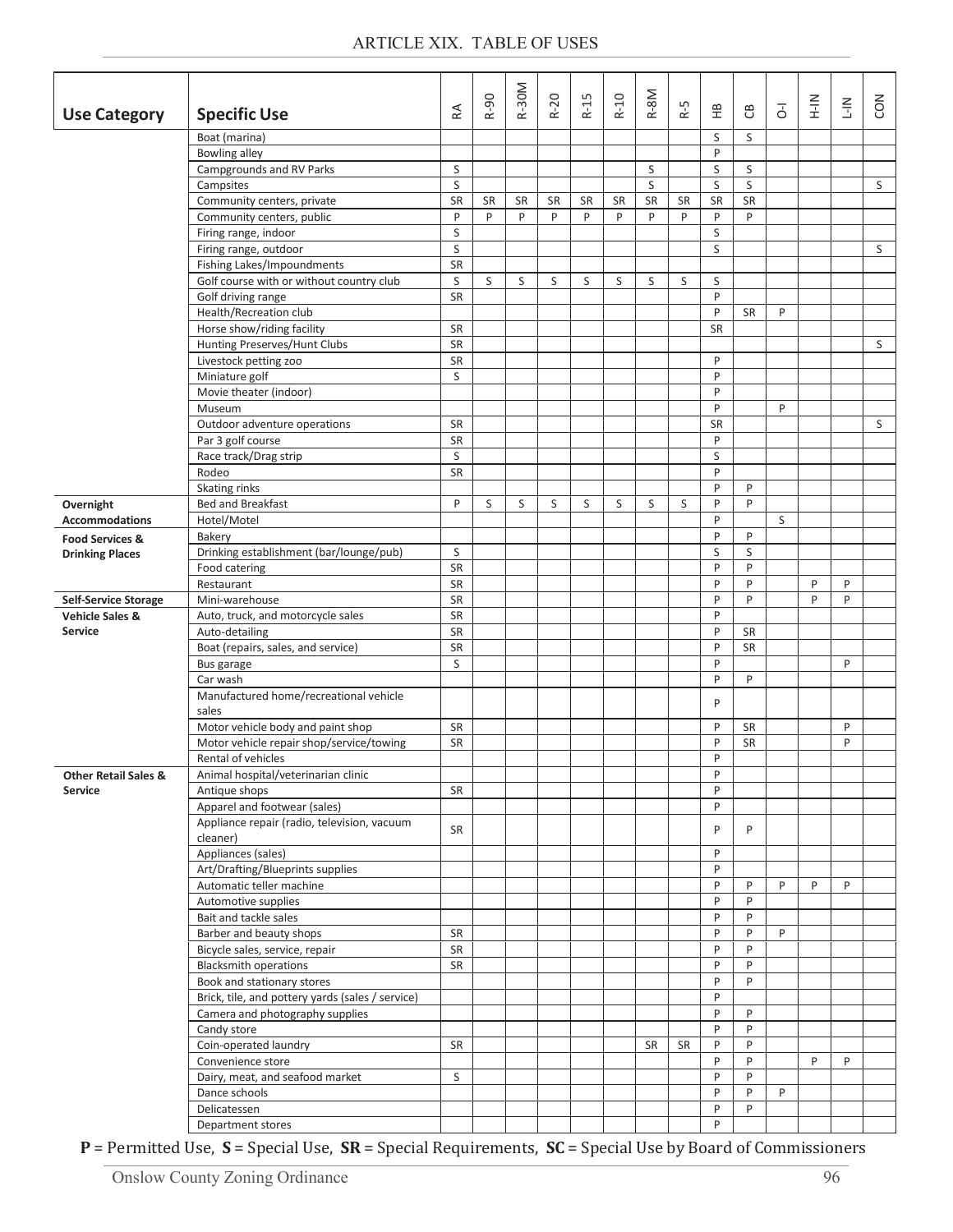| <b>Use Category</b> | <b>Specific Use</b>                                  | $\mathbb R$ | R-90 | R-30M | $R-20$ | S<br>$R-1$ | $R-10$ | $R-8M$ | rÙ.<br>空 | 운         | ප         | $\overline{d}$ | $\frac{2}{1}$ | $rac{2}{1}$ | CON |
|---------------------|------------------------------------------------------|-------------|------|-------|--------|------------|--------|--------|----------|-----------|-----------|----------------|---------------|-------------|-----|
|                     | Discount stores                                      |             |      |       |        |            |        |        |          | P         | P         |                |               |             |     |
|                     | Drug stores                                          |             |      |       |        |            |        |        |          | P         | P         |                |               |             |     |
|                     | Dry cleaners                                         |             |      |       |        |            |        |        |          | P         | P         |                |               |             |     |
|                     | Electrical equipment sales                           |             |      |       |        |            |        |        |          | P         |           |                |               | P           |     |
|                     | Electronic and electrical repair                     | <b>SR</b>   |      |       |        |            |        |        |          | P         | P         |                |               |             |     |
|                     | Equipment rental                                     |             |      |       |        |            |        |        |          | P         |           |                |               |             |     |
|                     | Exterminators                                        | <b>SR</b>   |      |       |        |            |        |        |          | P         |           | P              |               |             |     |
|                     | Fabric stores                                        |             |      |       |        |            |        |        |          | P         | P         |                |               |             |     |
|                     | Farm supplies                                        | SR          |      |       |        |            |        |        |          | P         |           |                |               |             |     |
|                     | Farm/heavy equipment sales and rental                |             |      |       |        |            |        |        |          | P         |           |                |               |             |     |
|                     | Flea market                                          | SR          |      |       |        |            |        |        |          | <b>SR</b> |           |                |               |             |     |
|                     | Floor covering stores (sales and installations)      |             |      |       |        |            |        |        |          | P         |           |                |               |             |     |
|                     | Florists                                             | <b>SR</b>   |      |       |        |            |        |        |          | P         | P         | P              |               |             |     |
|                     | Food store (under 10,000 sq. ft.)                    |             |      |       |        |            |        |        |          | P         | P         |                |               |             |     |
|                     | Funeral home wo/crematorium                          | <b>SR</b>   |      |       |        |            |        |        |          | P         | SR        |                |               |             |     |
|                     | Furniture and home furnishings store                 |             |      |       |        |            |        |        |          | P         |           |                |               |             |     |
|                     | Furniture refinishing and repair                     | <b>SR</b>   |      |       |        |            |        |        |          | P         | <b>SR</b> |                |               |             |     |
|                     | Gas or service station                               | S           |      |       |        |            |        |        |          | P         | P         |                | P             | P           |     |
|                     | Gift/Novelty/Souvenir shop                           | <b>SR</b>   |      |       |        |            |        |        |          | P         | P         |                |               |             |     |
|                     | Glass and mirror shops (sales and service)           | <b>SR</b>   |      |       |        |            |        |        |          | P         | P         |                |               |             |     |
|                     | Greenhouse and/or nurseries (commercial)             | <b>SR</b>   |      |       |        |            |        |        |          | P         | SR        |                |               |             |     |
|                     | Gun and ammunition sales                             | SR          |      |       |        |            |        |        |          | P         |           |                |               |             |     |
|                     | Gunsmith (repair shop)                               | SR          |      |       |        |            |        |        |          | P         | P         |                |               |             |     |
|                     | Hardware stores                                      | P           |      |       |        |            |        |        |          | P         |           |                |               |             |     |
|                     | Heating and refrigeration sales, service,<br>repairs |             |      |       |        |            |        |        |          | P         |           |                |               |             |     |
|                     | Hobby, toy, and craft stores                         | <b>SR</b>   |      |       |        |            |        |        |          | P         | P         |                |               |             |     |
|                     | Industrial supplies and equipment sales              |             |      |       |        |            |        |        |          | P         |           |                |               | P           |     |
|                     | Jewelry stores                                       |             |      |       |        |            |        |        |          | P         | P         |                |               |             |     |
|                     | Kennel and Animal Shelters                           | SR          |      |       |        |            |        |        |          | P         |           |                |               |             |     |
|                     | Landscaping/Lawn and garden care                     | SR          |      |       |        |            |        |        |          | P         | P         |                |               |             |     |
|                     | Lawn and garden supplies                             | SR          |      |       |        |            |        |        |          | P         | P         |                |               |             |     |
|                     | Lawnmower/Small motor repair                         | SR          |      |       |        |            |        |        |          | P         | P         |                |               |             |     |
|                     | Liquor store (ABC store)                             |             |      |       |        |            |        |        |          | P         |           |                |               |             |     |
|                     | Locksmith                                            | SR          |      |       |        |            |        |        |          | P         | P         | P              |               |             |     |
|                     | Lumber/Building materials sales                      |             |      |       |        |            |        |        |          | P         |           |                |               |             |     |
|                     | Machine and welding shops                            | SR          |      |       |        |            |        |        |          | P         | P         |                |               |             |     |
|                     | Monument works / sales                               | SR          |      |       |        |            |        |        |          | P         | P         |                |               | P           |     |
|                     |                                                      |             |      |       |        |            |        |        |          | P         | P         |                |               |             |     |
|                     | Music stores<br>Newsstands                           |             |      |       |        |            |        |        |          | P         | P         |                | P             | P           |     |
|                     | Optician and optical supply store                    |             |      |       |        |            |        |        |          | P         |           | P              |               |             |     |
|                     | Paint and wallpaper stores                           |             |      |       |        |            |        |        |          | P         |           |                |               |             |     |
|                     |                                                      |             |      |       |        |            |        |        |          | P         |           |                | P             | P           |     |
|                     | Parking lot (commercial)<br>Pawn shop                |             |      |       |        |            |        |        |          | P         |           |                |               |             |     |
|                     |                                                      |             |      |       |        |            |        |        |          | P         | P         |                |               |             |     |
|                     | Pet shop<br>Photocopying services                    | SR          |      |       |        |            |        |        |          | P         | P         | P              |               |             |     |
|                     |                                                      |             |      |       |        |            |        |        |          | P         |           |                |               |             |     |
|                     | Photofinishing laboratories                          |             |      |       |        |            |        |        |          | P         | P         | P              |               | P           |     |
|                     | Photography services and studios                     | SR          |      |       |        |            |        |        |          | P         |           |                |               |             |     |
|                     | Plumbing and heating supplies                        |             |      |       |        |            |        |        |          |           |           |                |               |             |     |
|                     | Recreational goods rental establishment              | SR          |      |       |        |            |        |        |          | P         | P         |                |               |             |     |
|                     | Saddleries (repairs, sales, and service)             | SR          |      |       |        |            |        |        |          | P         | P         |                |               |             |     |
|                     | Secondhand store/swap shops/thrift shops             | S           |      |       |        |            |        |        |          | P         | P         |                |               |             |     |
|                     | Sewing services (clothing)/Shoe repair               | SR          |      |       |        |            |        |        |          | P         | P         | P              |               |             |     |
|                     | Shoe stores                                          |             |      |       |        |            |        |        |          | P         | P         |                |               |             |     |
|                     | Sporting goods                                       |             |      |       |        |            |        |        |          | P         |           |                |               |             |     |
|                     | Supermarkets (over 10,000 sq. feet)                  |             |      |       |        |            |        |        |          | P         |           |                |               |             |     |
|                     | Tattoo/Body piercing services                        |             |      |       |        |            |        |        |          | P         |           |                |               |             |     |
|                     | Taxi Dispatch Stand                                  | SR          |      |       |        |            |        |        |          | P         | SR        |                |               |             |     |
|                     | Taxi Dispatch Stand and Garage                       | SR          |      |       |        |            |        |        |          | SR        | SR        |                |               |             |     |
|                     | Taxidermy                                            | SR          |      |       |        |            |        |        |          | P         | P         |                |               | P           |     |
|                     | Tire recapping shops                                 | SR          |      |       |        |            |        |        |          | P         |           |                | P             | P           |     |
|                     | Tobacco shop                                         |             |      |       |        |            |        |        |          | P         | P         |                |               |             |     |
|                     | Tree service                                         | SR          |      |       |        |            |        |        |          | P         | P         |                |               |             |     |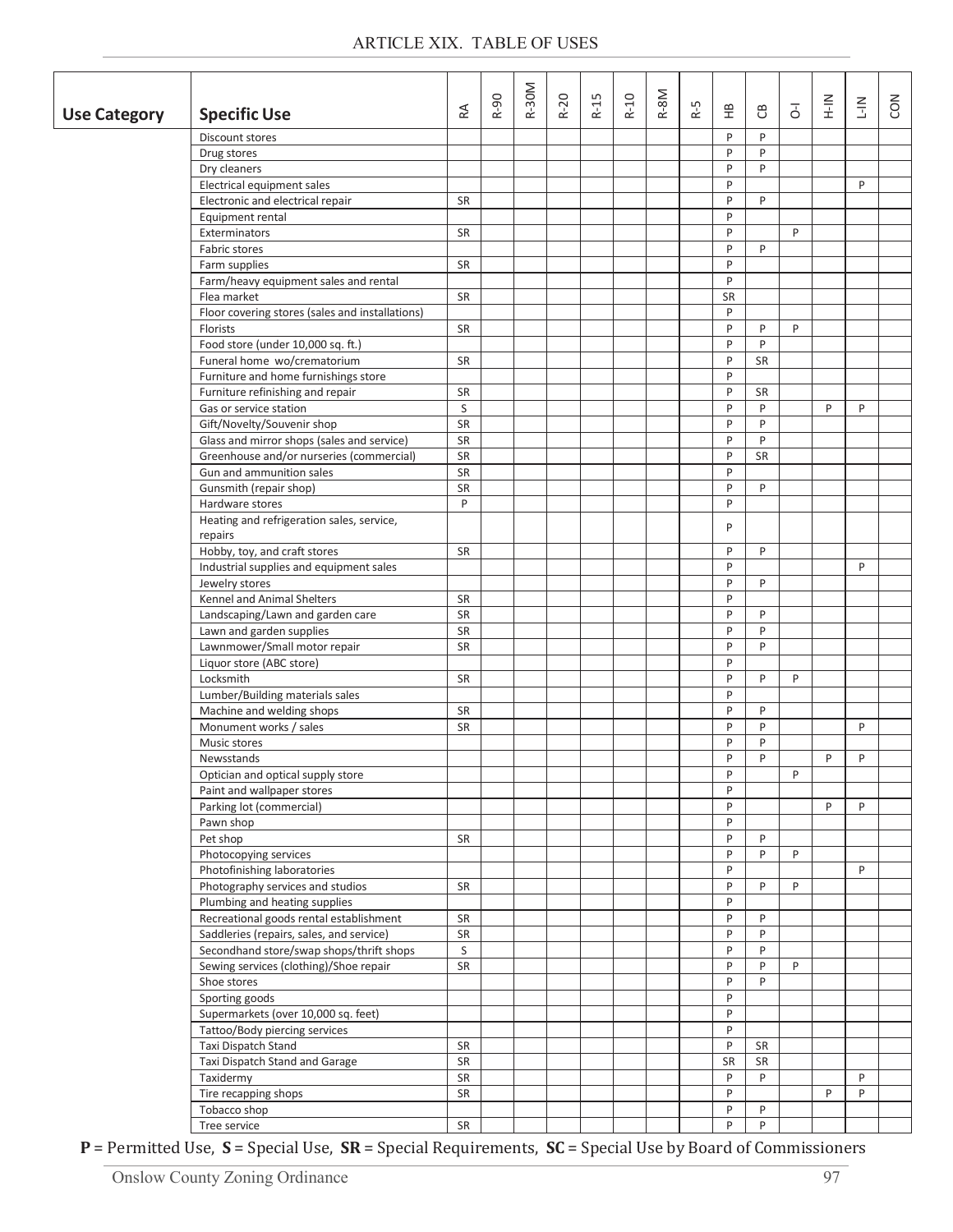|                                                      |                                                                                                             |           | $R-90$ | R-30M | $R-20$ | $R-15$ | $R-10$ | R-8M | R-5 |           |        |                | $\frac{2}{1}$     | $rac{2}{1}$ | <b>CON</b> |
|------------------------------------------------------|-------------------------------------------------------------------------------------------------------------|-----------|--------|-------|--------|--------|--------|------|-----|-----------|--------|----------------|-------------------|-------------|------------|
| <b>Use Category</b>                                  | <b>Specific Use</b>                                                                                         | RÁ        |        |       |        |        |        |      |     | 운         | පී     | $\overline{5}$ |                   |             |            |
|                                                      | Truck, farm equip., heavy equip. sales/serv                                                                 |           |        |       |        |        |        |      |     | P         |        |                | P                 | P           |            |
|                                                      | Variety stores                                                                                              | SR        |        |       |        |        |        |      |     | P<br>P    | P<br>P |                |                   |             |            |
| <b>Office Uses</b>                                   | Watch, clock, jewelry repair                                                                                |           |        |       |        |        |        |      |     |           |        |                |                   |             |            |
| <b>Office</b>                                        | Advertising agency                                                                                          |           |        |       |        |        |        |      |     | P         |        | P              |                   |             |            |
|                                                      | Arts and graphics services                                                                                  |           |        |       |        |        |        |      |     | P         |        | P              |                   |             |            |
|                                                      | Banks and finance companies                                                                                 |           |        |       |        |        |        |      |     | P         | P      | P              |                   |             |            |
|                                                      | Building cleaning and maintenance services                                                                  | <b>SR</b> |        |       |        |        |        |      |     | P         | P      | P              |                   |             |            |
|                                                      | <b>Business offices</b>                                                                                     | <b>SR</b> |        |       |        |        |        |      |     | P         | P      | P              |                   |             |            |
|                                                      | Computer and data processing services                                                                       |           |        |       |        |        |        |      |     | P         |        | P              |                   |             |            |
|                                                      | Contractor's office                                                                                         | <b>SR</b> |        |       |        |        |        |      |     | P         | P      | SR<br>P        |                   |             |            |
|                                                      | Corporate offices<br>Detective agency                                                                       |           |        |       |        |        |        |      |     | P         |        |                |                   |             |            |
|                                                      | Employment agency                                                                                           |           |        |       |        |        |        |      |     | P         |        | P              |                   |             |            |
|                                                      | Health practitioner's office/Medical or dental                                                              |           |        |       |        |        |        |      |     |           |        |                |                   |             |            |
|                                                      | clinic                                                                                                      |           |        |       |        |        |        |      |     | P         | P      | P              |                   |             |            |
|                                                      | Insurance agency                                                                                            |           |        |       |        |        |        |      |     | P         | P      | P              |                   |             |            |
|                                                      | Interior designers                                                                                          | <b>SR</b> |        |       |        |        |        |      |     | P         | P      | P              |                   |             |            |
|                                                      | Legal services                                                                                              | P         |        |       |        |        |        |      |     | P         | P      | P              | P                 | P           |            |
|                                                      | Licensed Massage/Bodywork Therapists                                                                        | SR        |        |       |        |        |        |      |     | P         | P      | P              |                   |             |            |
|                                                      | Linen and uniform supply services<br>Mail order office                                                      |           |        |       |        |        |        |      |     | P<br>P    |        | P              |                   | P           |            |
|                                                      | Management consultants                                                                                      |           |        |       |        |        |        |      |     | P         | P      | P              |                   |             |            |
|                                                      | Manufacturer's showrooms                                                                                    |           |        |       |        |        |        |      |     | P         |        | P              |                   |             |            |
|                                                      | News syndicates (publisher)                                                                                 |           |        |       |        |        |        |      |     | P         |        | P              |                   | P           |            |
|                                                      | Public relations services                                                                                   |           |        |       |        |        |        |      |     | P         | P      | P              |                   |             |            |
|                                                      | Radio and television studios                                                                                |           |        |       |        |        |        |      |     | P         |        | P              |                   |             |            |
|                                                      | Real estate office and services                                                                             |           |        |       |        |        |        |      |     | P         | P      | P              |                   |             |            |
|                                                      | Surveying/Engineering/Architect office                                                                      | <b>SR</b> |        |       |        |        |        |      |     | P         | P      | P              |                   |             |            |
|                                                      | <b>Telephone Call Centers</b>                                                                               |           |        |       |        |        |        |      |     | P         | P      | P              |                   | P           |            |
| <b>Industrial Uses</b><br><b>Resource Extraction</b> | Mining under one (1) acre                                                                                   | <b>SR</b> |        |       |        |        |        |      |     | <b>SR</b> |        |                | <b>SR</b>         | <b>SR</b>   |            |
| Manufacturing                                        | Mining and quarrying                                                                                        | S         |        |       |        |        |        |      |     | S         |        |                | S                 | S           |            |
|                                                      | Ammunition manufacturing                                                                                    |           |        |       |        |        |        |      |     |           |        |                | $\mathsf{P}$      | P           |            |
|                                                      | Asphalt/Concrete products manufacturing                                                                     |           |        |       |        |        |        |      |     | S         |        |                | P                 | P           |            |
|                                                      | Automobiles manufacturing                                                                                   |           |        |       |        |        |        |      |     |           |        |                | $\mathsf{P}$      |             |            |
|                                                      | Boat works manufacturing                                                                                    |           |        |       |        |        |        |      |     |           |        |                | $\mathsf{P}$      |             |            |
|                                                      | <b>Bottling plants</b>                                                                                      |           |        |       |        |        |        |      |     |           |        |                | P                 | P           |            |
|                                                      | Cabinet shops                                                                                               | <b>SR</b> |        |       |        |        |        |      |     | P         | P      |                |                   |             |            |
|                                                      | Canvas goods manufacturing<br>Chemical manufacturing                                                        |           |        |       |        |        |        |      |     |           |        |                | $\mathsf{P}$<br>P | P<br>P      |            |
|                                                      | Clothing and textiles production                                                                            |           |        |       |        |        |        |      |     | S         |        |                | P                 | P           |            |
|                                                      | Distillery                                                                                                  | S         |        |       |        |        |        |      |     | P         |        |                |                   | P           |            |
|                                                      | Electrical appliances and equipment                                                                         |           |        |       |        |        |        |      |     |           |        |                |                   |             |            |
|                                                      | manufacturing                                                                                               |           |        |       |        |        |        |      |     |           |        |                | P                 | P           |            |
|                                                      | Fertilizers manufacturing and storage                                                                       |           |        |       |        |        |        |      |     |           |        |                | $\mathsf{P}$      | P           |            |
|                                                      | Fiberglass manufacturing and storage                                                                        |           |        |       |        |        |        |      |     |           |        |                | P                 | P           |            |
|                                                      | Firearms manufacturing                                                                                      |           |        |       |        |        |        |      |     |           |        |                | P                 | P           |            |
|                                                      | Flour and feed mills<br>Food and food products manufacturing                                                | <b>SR</b> |        |       |        |        |        |      |     | P         |        |                |                   | P<br>P      |            |
|                                                      | Furniture manufacturing                                                                                     |           |        |       |        |        |        |      |     |           |        |                | P                 | P           |            |
|                                                      | Glass products manufacturing                                                                                |           |        |       |        |        |        |      |     |           |        |                | P                 | P           |            |
|                                                      | Heavy equipment/Farm machinery                                                                              |           |        |       |        |        |        |      |     |           |        |                | P                 | P           |            |
|                                                      | manufacturing                                                                                               |           |        |       |        |        |        |      |     |           |        |                |                   |             |            |
|                                                      | Ice manufacturing                                                                                           |           |        |       |        |        |        |      |     |           |        |                | $\mathsf{P}$      | P           |            |
|                                                      | Leather products manufacturing                                                                              |           |        |       |        |        |        |      |     |           |        |                | P                 | P           |            |
|                                                      | Log home manufacturing                                                                                      |           |        |       |        |        |        |      |     |           |        |                | P<br>P            | P<br>P      |            |
|                                                      |                                                                                                             |           |        |       |        |        |        |      |     |           |        |                |                   |             |            |
|                                                      | Luggage manufacturing                                                                                       |           |        |       |        |        |        |      |     |           |        |                |                   |             |            |
|                                                      | Machine tools/Precision instruments                                                                         |           |        |       |        |        |        |      |     |           |        |                | P                 | P           |            |
|                                                      | manufacturing                                                                                               |           |        |       |        |        |        |      |     |           |        |                | $\mathsf{P}$      | P           |            |
|                                                      | Metal fabrication plants<br>Metal fabrication/Sheet metal shop<br>Paints, varnishes, finishes manufacturing | SR        |        |       |        |        |        |      |     | P         |        |                | P                 | P           |            |